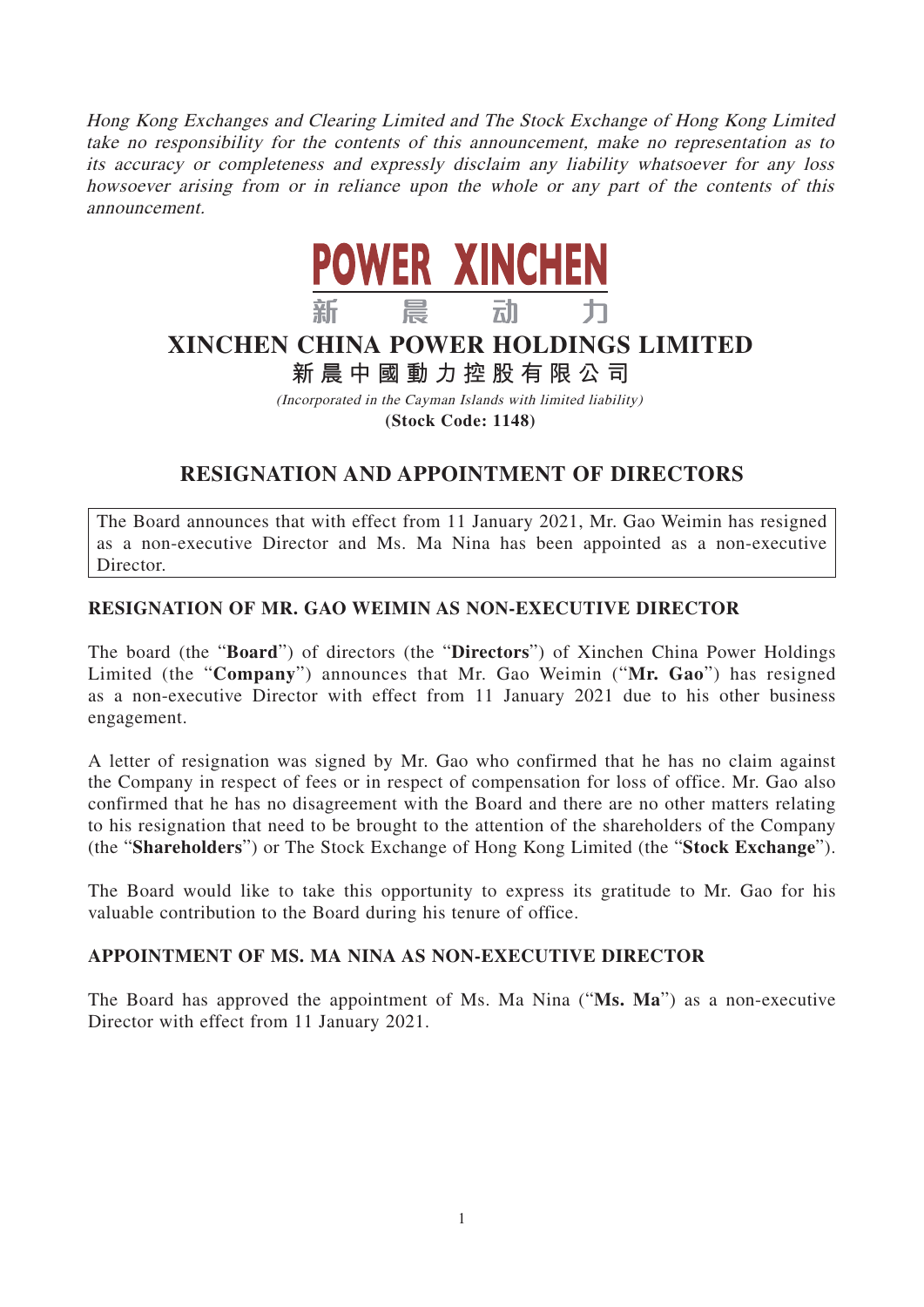#### **Biographical Details of Ms. Ma**

**Ms. Ma Nina**(馬妮娜), aged 50, a Senior Economist and an International Accountant (Associate of Association of International Accountants), was appointed as an executive director of Brilliance China Automotive Holdings Limited ("**Brilliance China**", a company listed on the Main Board of the Stock Exchange (stock code: 1114) and a controlling shareholder (as defined in the Rules Governing the Listing of Securities on the Stock Exchange (the "**Listing Rules**")) of the Company) in July 2020. Ms. Ma was also appointed as a director of Shenyang XingYuanDong Automobile Component Co., Ltd. (a subsidiary of Brilliance China) in October 2019. Ms. Ma was appointed as a Deputy Chief Accountant of Huachen Automotive Group Holdings Company Limited (a controlling shareholder (as defined in the Listing Rules) of Brilliance China)(華晨汽車集團控股有限公司副總會計師)in September 2019. Ms. Ma has once held various positions in Industrial and Commercial Bank of China since 1993, including but not limited to the Deputy President of Wuai Branch  $(\pm 1)$ 愛支行副行長), the Director of Personal Loan Center, Business Department of Liaoning Branch(遼寧省分行營業部個人貸款中心主任), as well as the Branch Manager of Shenyang Economic and Technological Development Zone Branch(瀋陽經濟技術開發 區支行行長). From December 2012 to April 2015, Ms. Ma was the Director of Shenyang Economic and Technological Development Zone Financial Management Office(瀋陽經濟技 術開發區金融管理辦公室主任). From April 2015 to August 2018, Ms. Ma was the Director of Shenyang High-tech Industrial Development Zone Financial Affairs Office(瀋陽高新技 術產業開發區金融工作辦公室主任). From August 2018 to June 2019, Ms. Ma was the Director of Hunnan District Financial Service Center of Shenyang(瀋陽市渾南區財政事務 服務中心主任). From June 2019 to September 2019, Ms. Ma was the Chairman of Shanghai Huasong Car Rental Company(上海華頌商旅租賃服務有限公司董事長). Ms. Ma obtained a bachelor's degree in economics from Shenyang University of Finance and Economics(瀋 陽大學財經學院)in the People's Republic of China(the "**PRC**") in 1993 and a master's degree in business administration from Xi'an University of Technology(西安理工大學) in the PRC in 2007. Since June 2020, Ms. Ma has been appointed as a director of Shanghai Shenhua Holdings Co., Ltd.(上海申華控股股份有限公司), a company whose shares are listed on The Shanghai Stock Exchange. Save as disclosed above, Ms. Ma did not hold any major appointment or professional qualification or directorship in other public companies, the securities of which are listed on any securities market in Hong Kong or overseas in the last three years, nor does she hold any other positions with the Company and its subsidiaries (collectively the "**Group**").